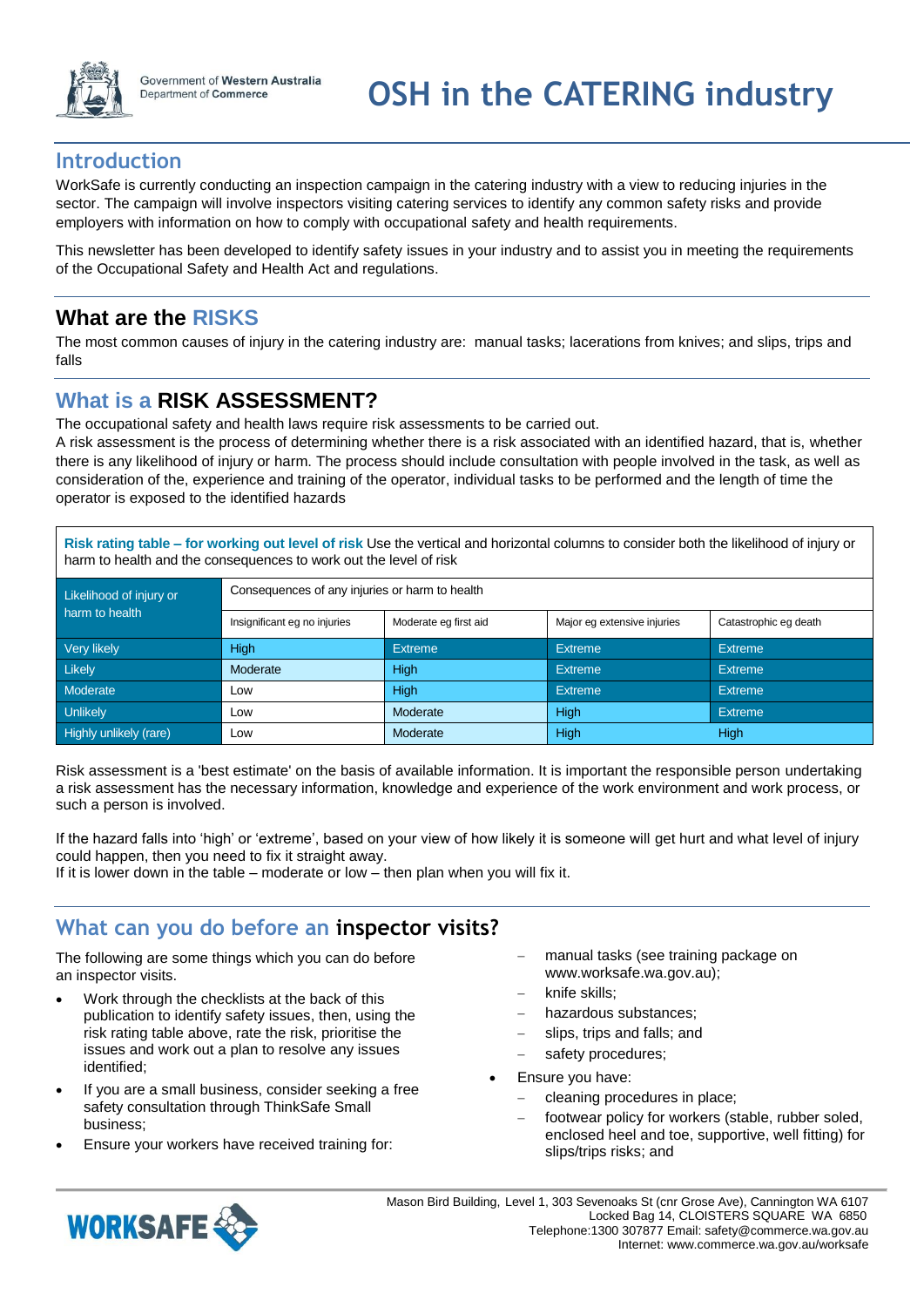#### material safety data sheet for chemicals used in your workplace.

#### **Injury Hotspots**

#### **Eye** Loose fragments striking the 5% eye from operating machinery or equipment  $7%$ **Back** Muscle and tendon sprains 19% and strains from bending down **Wrist** 22% 5% Muscle and tendon sprains and strains from repeated movement Source: Queensland Employee Injury  $7%$ Database. Data current as at October 2008 and is subject to change over time. Based on eight years of accepted workers' compensation claims, excluding commuting claims. Source: Injury hotspots – Workplace Health and Safety 5% Queensland **Safety SOLUTIONS Manual tasks** • For work involving hard physical effort: For work involving awkward working positions: - organise work to reduce physical force needed work in a position that minimises the need to twist, use mechanical and assistive equipment slouch or bend with arms in close to the body. buy small, light cartons of stock, (e.g. buy chemicals in • For work that is highly repetitive or done for long periods, smaller containers) workers should: - install a rubbish chute - change work tasks - use small, lightweight rubbish bins and move them on a trolley - install equipment to stop repetitive actions or long tasks. use lighter, smaller equipment that is fitted with wheels **Slips, trips and falls** • Put out 'wet floor' warning signs where floors are wet or • Keep walkways free of clutter. slippery (e.g. when floors are freshly mopped). • Replace steps with ramps. Clean up moisture build up on floor. • Install good lighting. Cover existing slippery surfaces with a non-slip material, or Do not climb on objects or surfaces – use equipment such use non-slip mats. as ladders or step stools. Wear non-slip shoes. **Knives, sharp tools and personal protective equipment (PPE)** • Knives should be sharp and maintained in good working condition. • Select appropriate PPE for the work to be performed, eg gloves, • Provide the correct knife or sharp tool for the task. aprons, protective footwear, hearing protection, respirators and masks, safety or sun glasses, hats and trousers. • Train and instruct your workers about using and sharpening knives. Use PPE in accordance with the manufacturer's Ensure steels for knife sharpening have hand guards. **instructions**  Provide knives with handles that are comfortable to use. Ensure all workers wear PPE and are instructed in its proper • Provide accessible first aid equipment and trained first aid use. officers. **Heat stress** • Schedule hot jobs for cooler times of the day. Make sure everyone knows the risks of heat stress and • Limit the time spent in hot humid areas how to avoid it. • Take regular breaks in a cool area and drink water frequently. **Machinery and equipment** Use equipment that is right for the job or task. • Keep appliances and machines clean and in good working

condition.

• Understand that younger workers are still physically  $\vert \cdot \vert$  Induct, train and place younger workers with a suitable

 Check equipment is safe to use before using it. Do not use a faulty piece of machinery or equipment and ensure it is

labelled to prevent others using it.

#### **Shoulder**

Muscle and tendon sprains and strains from repeated movement

#### **Hands and fingers**

Wounds/lacerations from using knives

#### **Knee**

Muscle and tendon sprains and strains from activities such as cleaning

#### **Ankle**

Muscle and tendon sprains and strains from tripping or falling over uneven surfaces or objects on the ground

move before buying it.

**Young workers**

Fit guards to moving parts.

Think about the weight of equipment and how easy it is to

 Train workers in how to use equipment safely and keep operating instructions and safety information nearby.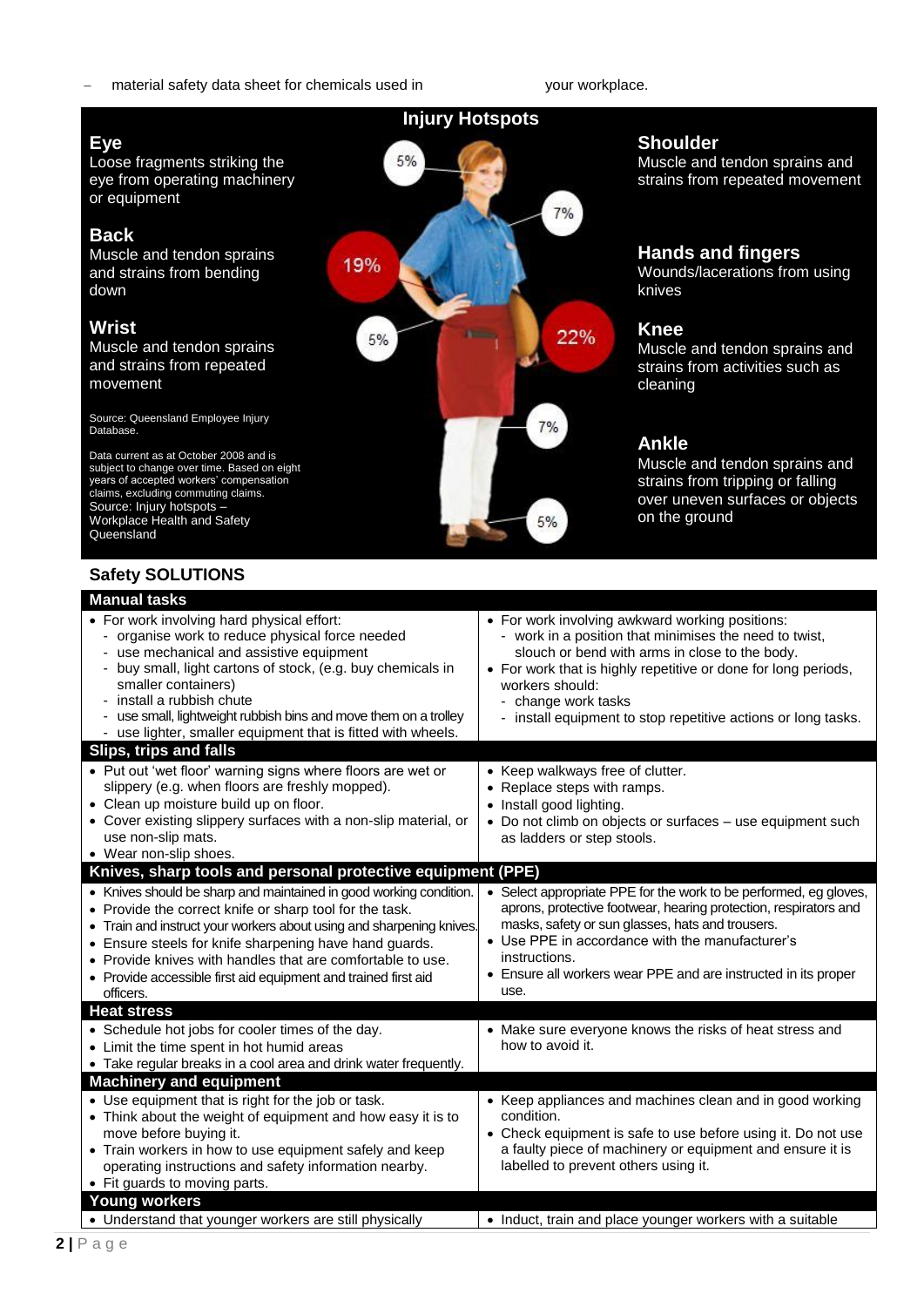## **Manual tasks**

Most jobs require several types of manual tasks to be performed and not all of these are hazardous. There are a number of risk factors that can make a manual task hazardous; these include:

- *Direct risk factors* awkward or sustained postures and repetitive movements, high forces and loads that are difficult to grasp as well as exposure to vibration.
- *Indirect risk factors* the individual characteristics of the worker, the work environment and work organisation.

Workplace injuries most commonly linked to hazardous manual tasks include sprains and strains, hernias and damage to the back.

Such injuries are a major cause of lost time at work and make up more than one-third of all Western Australia's workers' compensation claims. During 2010 - 2011 on average 92 days were lost from work for each injury, this translates to substantial cost to the workplace and the injured worker.

'Manual Tasks' are more than just lifting heavy things – they can include carrying, pushing and pulling, and holding or restraining.

Because of the high potential for manual tasks to cause lost time injuries, WorkSafe WA has identified this as one of seven areas to be given priority when our inspectors visit your workplace.

In their inspection, our inspectors will be looking for the key elements detailed overleaf. Following the same checklist yourself will help you identify any shortcomings in your procedures or training and correct or update them; thus getting you started on meeting your health and safety requirements.

When targeting safety in relation to manual tasks and any other workplace safety issue, follow the steps of the:

#### **Risk Management Approach**

- STEP 1. *Identify the hazard*
- STEP 2. Understand and *assess the risk*
- STEP 3. Put in place the *controls to minimise the risk*.
- STEP 4. *Monitor and review* to ensure that no new hazards have been introduced.

A good starting point is the latest version of the *Code of Practice for Manual Tasks 2010*. This is an important reference which demonstrates how the risk management approach can be used to assist employers find safe and effective solutions to manual handling issues.

#### Tips to prevent injury from manual tasks

- Before purchasing, consider how new products, supplies and equipment will be used and handled. Consult workers who will be using these items.
- Install self-cleaning units for deep fryers or outsource the cleaning.
- Install a rubbish chute system that links the kitchen to an outside bin.
- Use mechanical aids, such as trolleys or lifting devices, where possible.
- Use lever and wheel trolleys to transport goods from delivery vehicles. Ensure wheels are kept free running and well maintained.
- Ensure rubbish bins and buckets for cleaning can be wheeled.
- Use trolleys for crockery and utensils when setting up tables.
- Buy smaller or lighter cartons of stock from suppliers.
- Reduce the size and capacity of pots and pans or split loads.
- Ensure that suppliers restock the fridges on a needs basis.
- Provide ample storage. Arrange shelves so that frequently used items and heavy items are stored between mid-thigh and shoulder height.
- Ensure enough workers are rostered on per shift to allow them to share tasks and rotate jobs.
- Ensure workers have comfortable seating for rest and meal breaks.
- Provide fixed rubber flooring in areas where employees are required to stand for long periods.

Source: Managing health and safety in food retail

#### Is using a trolley a good idea?

To avoid manual handling injuries the use of trolleys is recommended. However trolleys that are not maintained or overloaded can result in injury.

Strain injuries may occur when:

- trolleys are difficult to manoeuvre;
- trolley wheels are too small or poorly maintained;
- the trolleys and their loads are too heavy when other risk factors, such as the number of times a trolley is moved or the workplace layout, are taken into account;
- surfaces over which trolleys are pushed are uneven or mismatched;
- trolleys are moved over large distances or up steep slopes;
- trolleys are difficult to grip due to the absence or poor location of handles; and
- vision is impaired by an overloaded trolley.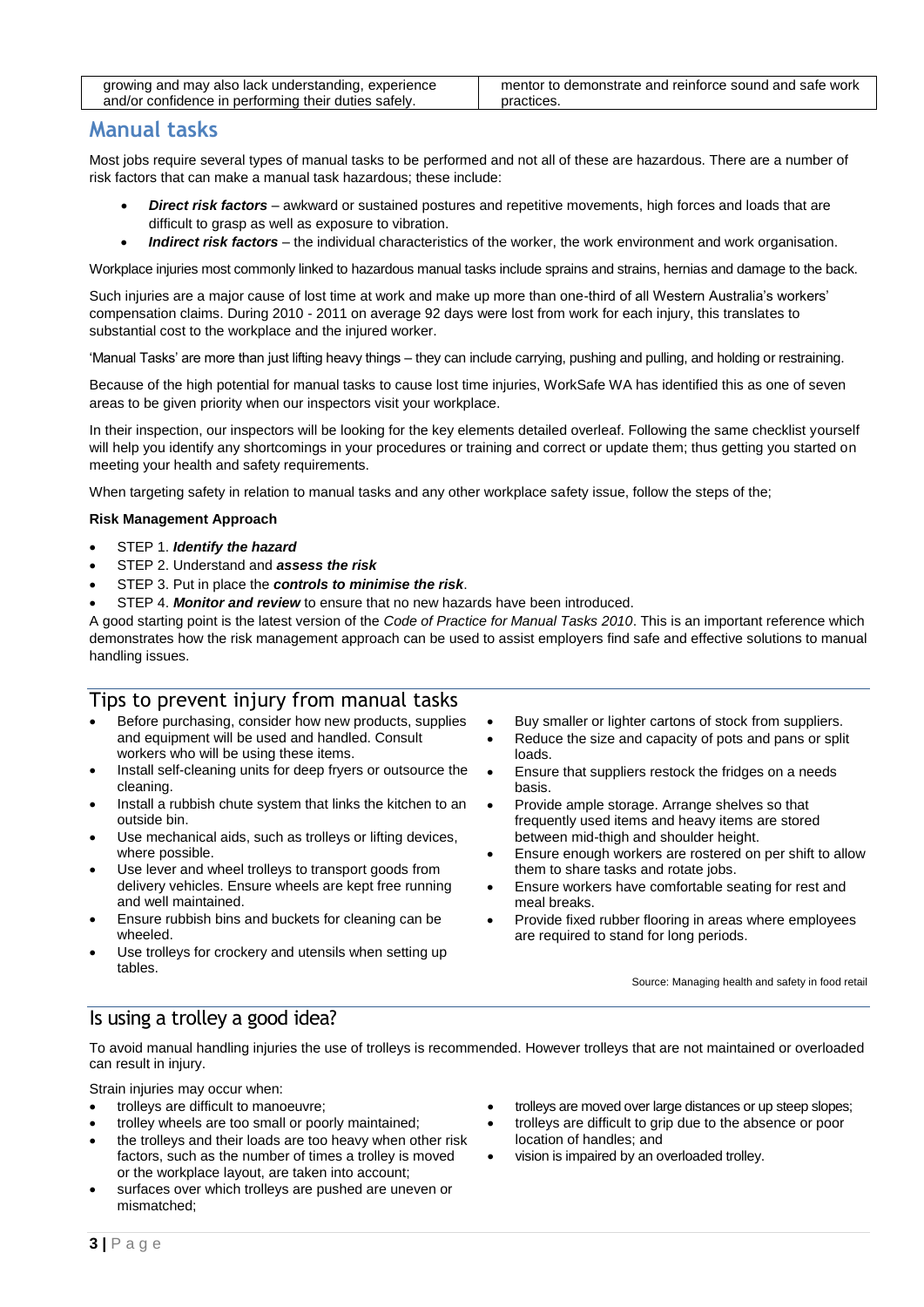## **Slips, trips and falls**

## What risk factors contribute to slips and trips incidents?

Slips and trips account for 20% of all lost time injuries every year. They can result in serious injuries and lengthy periods of time off work.

Risk factors that contribute to slips and trips injuries will vary according to the type of workplace and work tasks being completed.

Common risk factor categories include:

- Floor surface & condition
- Floor contamination / poor housekeeping
- Cleaning/ spill containment
- Objects on the floor
- Ability to see floor/ walkways/ hazards
- Space & design
- Stairs & stepladders
- Work activities, pace & processes
- Footwear & clothing
- Individual factors

#### How can I reduce the risk of slips and trips in my workplace?

There are many controls that employers can use to prevent slips and trips in the workplace. Firstly though, it is important to complete hazard identification and a risk assessment in consultation with your staff. This will ensure that the right control is chosen for the hazards that are relevant in YOUR workplace.

Common controls used in workplaces can be categorised according to the hierarchy of controls:

- **Eliminate the hazard**  install more power points to avoid cords on floor, widen aisles
- **Substitution -** resurface floors with 'less hazardous materials'
- **Isolation -** restrict access to some work areas
- **Engineering controls (minimising risk by redesign)** improve lighting, mark walkways install drainage, use ramps instead of steps
- **Administrative Controls** ensure good housekeeping clean up spills immediately, use signs for slippery or wet floors
- **Personal Protective Equipment** proper footwear

#### Can slips and trips in the workplace be prevented?

Yes, slips and trips can be prevented in workplaces. Awareness of the common risk factors for slips and trips, coupled with a strong management commitment, can result in reduction and prevention of slips and trips incidents.

Like any other hazard in the workplace, prevention begins with a risk management approach – ie spot the hazard, assess the risk and make the changes. This should be done in full consultation with your staff at each stage.

Hazards can be identified by reviewing hazard reports and incident reports, talking with your staff and completing walkthroughs or workplace inspections to identify potential hazards.

Assessing the risk involves identifying all of the risk factors that are present that may contribute to the risk of a slip or trip, and determining the potential likelihood and consequences of a slip or trip occurring.

Finally, making changes is about implementing controls that eliminate or reduce the identified risk factors. Don't forget that all-important step of reviewing the solutions after they have been put in place to make sure that they are effective, and have not introduced any new hazards to the workplace.

#### Tips to stop slips, trips and falls

- Prevent grease, water and foodstuffs from lying on floors this can be done by installing splash guards and ensuring equipment is maintained to prevent leaks.
- Install drainage to prevent pooling of water and grease.
- Minimise the need to carry full pots or pans.
- Introduce a spill procedure that requires immediate cleanup of all spills followed by a 'dry mop' to ensure the surface is not left wet.
- Install non-slip flooring when renovating or building new premises.
- Improve slip resistance of the floor by using methods such as acid etching, adhesive strips and slip resistant paint. The best method will depend on your existing floor surface.
- Use the appropriate floor cleaning products to clean floors, remove oil and grease.
- Agree on written standards with contract cleaners to ensure that polishes/ cleaning agents leave the floor in a non-slip condition.
- Reduce the number of people who walk through kitchen areas.
- Use storage areas for equipment and supplies and alert workers to the dangers of leaving boxes, rubbish, bags and furniture in passageways, entrances and exits.
- Provide umbrella and coat stands to prevent water dripping across floors.
- Provide adequate lighting.
- Ensure floor surfaces stair and ramps are well maintained (eg broken or missing tiles are replaced).
- Ensure staff wear suitable footwear, and treads are kept clean to provide adequate slip resistance.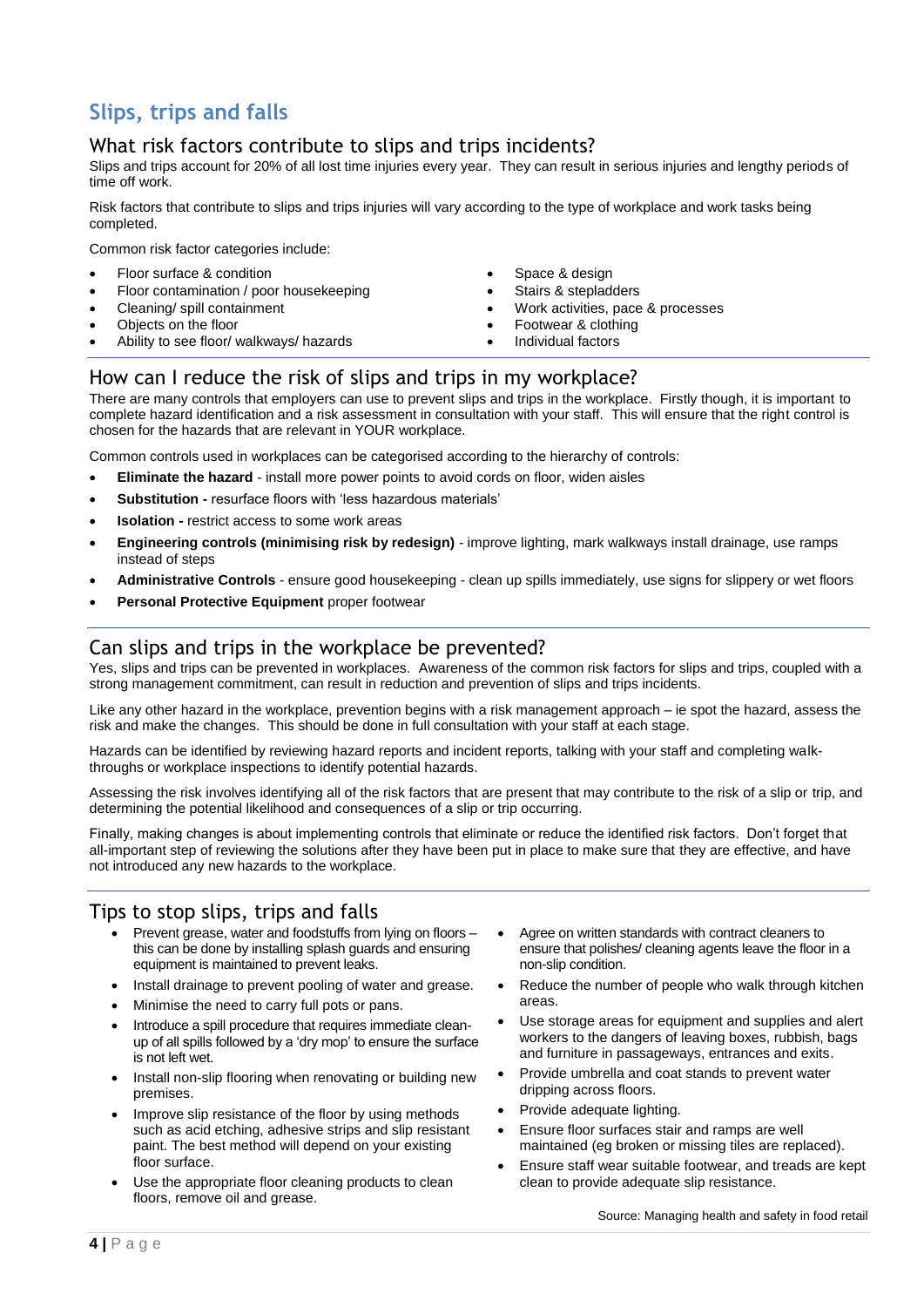## **Knives and sharp tools safety**

Cuts from knives and sharp instruments are common in catering and can cause serious injuries to workers. Make sure all workers are trained to use knives and sharp tools safely.

## Tips to use knives and sharp tools safely

- Knives should be sharp, maintained and in a good working condition.
- Ensure slicing machines and butchers' steels for knife sharpening have hand guards.
- Provide the correct knife for the task and only use knives for cutting purposes.
- Cut on a suitable cutting board placed on a firm surface.
- Avoid placing knives near the edge of the table or with the blade facing outwards.
- Keep knives on a suitable knife shelf, in a knife block or sheath or on a suitable magnetic strip mounted against the wall when not in use.
- Knives should not be washed together with other utensils or instruments.
- Wash knives separately.
- Provide mesh gloves and use them when working with knives.
- Provide knives with handles that are comfortable to use.
- Train and instruct workers to use and sharpen knives safely. Provide workers with training in first aid.
- Workers should wear protective clothing such as gloves and aprons when handling sharp implements.

Source: Managing health and safety in food retail

## **Fatigue**

## What can you do to prevent fatigue?

People working in the restaurant industry are often working long hours. This coupled with the stress of working in a busy kitchen can result in injuries. It is important that staff receive adequate breaks. Under some employment awards penalties can be occurred if staff are not provided breaks which are outline in their award. Under the Occupational Safety and Health legislation the employer has a responsibility to ensure that employees are not exposed to hazards and risks that could arise from their working hour arrangements and to address them through a systematic risk management process.

#### **Breaks during work period**

If work is organised so there are long work periods without breaks, then the risks of employees developing fatigue, as well as muscle and soft tissue injuries, and cuts and burns may increase.

Potential control measures to implement include:

- ensuring there are adequate and regular breaks; and
- providing some flexibility and encouraging employees to take breaks as required.

#### **Breaks between work periods**

Where the recovery time between work periods is insufficient, fatigue may arise.

- Potential control measures to implement include:
- ensuring breaks allow adequate time for recovery; and
- considering whether the recovery time between shifts or schedules may be affected by employees working overtime in addition to normal hours.

*Code of Practice Working Hours Commission for Occupational Safety and Health*

## **Electrical equipment and appliances**

Electrical equipment is widely used in food preparation. Frequent, long-term use or use other than that intended by the manufacturer can make electrical equipment unsafe and cause serious injury such as burns, electric shock, eye damage, partial loss of limb function or memory loss.

#### Tips to prevent injury and death from electrical equipment

- Remove faulty electrical equipment immediately from service and attach a warning label to it.
- Install safety switches to guard against electric shock.
- Always hire a licensed electrical contractor to install or repair electrical equipment.
- It's dangerous, illegal and could be fatal to attempt this work yourself.
- Provide enough power points for each work area. Only use power boards fitted with overload protection. The use of extension leads or double adaptors is not recommended.
- Be aware of the locations of all safety switches and what equipment they cover.
- Only use electrical appliances designed for use in the workplace environment (eg splash-proof or waterproof).
- Turn off power to electrical equipment not designed for the workplace environment if the area becomes wet.
- Ensure electrical equipment is regularly inspected, tested and maintained by competent people.
- Report faulty electrical equipment (eg when cords are frayed or bare wires are exposed, smoke is coming out of the equipment or the equipment cuts out for no obvious reason).
- Store extension cords and electrical leads away from water, chemicals, hot surfaces and walkways.
- Use childproof plastic plug covers.
- Ensure workers wear appropriate footwear and are trained in working safely with electrical equipment (eg correct ways to use electrical equipment, function of controls and guards).

Note: There may be legal requirements about the need to have to have safety switches fitted and to have specified electrical equipment inspected and tested.

Source: Managing health and safety in food retail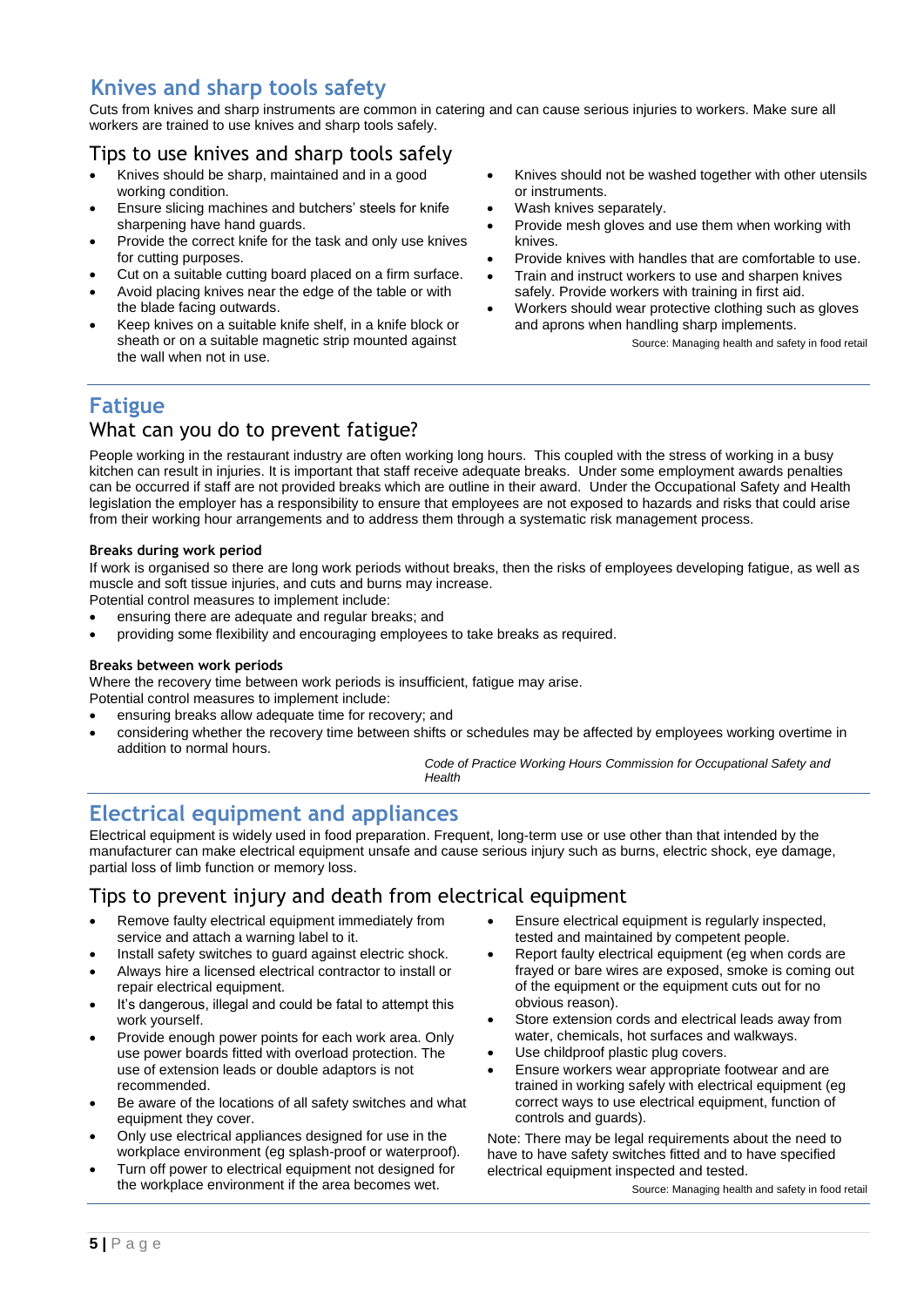## **Hot conditions**

Working in hot conditions, such as kitchens, can lead to heat stress, especially if there is a low level of air movement or poor ventilation.

When working in a hot environment, the body needs to disperse heat more effectively. A person not used to working in hot conditions can react differently to someone who is. This can lead to heat-related illnesses such as headaches, weakness, nausea and vomiting.

#### Tips to keep workers cool

- Install an efficient ventilation system to remove steam in the kitchen.
- Install an exhaust hood to remove heat from stoves.
- Advise staff to drink plenty of non-caffeinated drinks to replenish fluids in their bodies.
- Locate work stations away from heat sources.
- Provide rest breaks for workers in a cool area, and ensure they have access to cool drinking water.
- Ensure air conditioning and ventilation systems are serviced on a regular basis.
- Train workers about the risks of heat stress.

Source: Managing health and safety in food retail

## **Young workers**

Many young workers are employed in catering. Employers should pay specific attention to the needs of young workers in their workplace because they can be more vulnerable to injury because of limited experience and reluctance to raise safety concerns. Young workers must be properly trained and supervised, and be provided with sufficient information so they can work safely.

#### Tips when employing young workers

- Provide induction training when young workers start and make them aware of health and safety issues in the workplace.
- Train young workers on how to complete all tasks safely.
- Provide clear instructions to young workers about tasks to be performed.
- Provide close and competent supervision to young workers and lead young workers by example.
- Buddy young workers with experienced workers so skills, knowledge and experience can be shared.
- Enforce a zero tolerance policy for harassment, skylarking, intimidation, offensive language and behaviour, initiations and practical jokes.
- Make sure young workers know how to report unsafe conditions. Address any health and safety issues that young workers raise.
- Provide appropriate rostering which allows for sufficient rest between and during shifts.
- Note: These solutions are in addition to the solutions you use for your other workers.

Source: Managing health and safety in food retail

## **Chemicals**

Chemicals, or hazardous substances, are used every day in catering and often have the potential to cause injury or illness. Some common chemicals used include cleaning products, oven and toilet cleaner and dishwashing detergents.

## Tips to identify, control and safely use hazardous substances

- Ensure chemical containers have a label to identify the chemical and the safety information about the chemical (eg flammable, toxic if swallowed and avoid contact with skin).
- Store chemicals in approved containers; do not use old drink or food containers.
- Use a material safety data sheet (MSDS) from the chemical supplier for all hazardous substances at the workplace. Place in a folder with a list of all chemicals used and stored at the workplace. Keep this in an easily accessible place for workers to refer to.
- Do a risk assessment for all hazardous substances to determine how to use the chemicals safely.
- Make the MSDS and risk assessments available to people who use the chemicals at all times so they can refer to them.
- Train staff to use chemicals safely and to administer first aid.
- Post emergency numbers, including poison information numbers, beside the telephone.

## Questions to ask when doing a risk assessment for each hazardous substance

- Can the chemical be removed altogether?
- Can the chemical be substituted for something less harmful?
- Can you prevent people coming in contact with the chemical?
- Do you have adequate ventilation to remove chemical fumes? (Some chemicals have no or little odour so can be difficult to identify through smell)
- Are there work procedures that limit people's exposure to the chemical?
- Have people using chemicals been provided with the right personal protective equipment (PPE) and been trained on how to use it properly?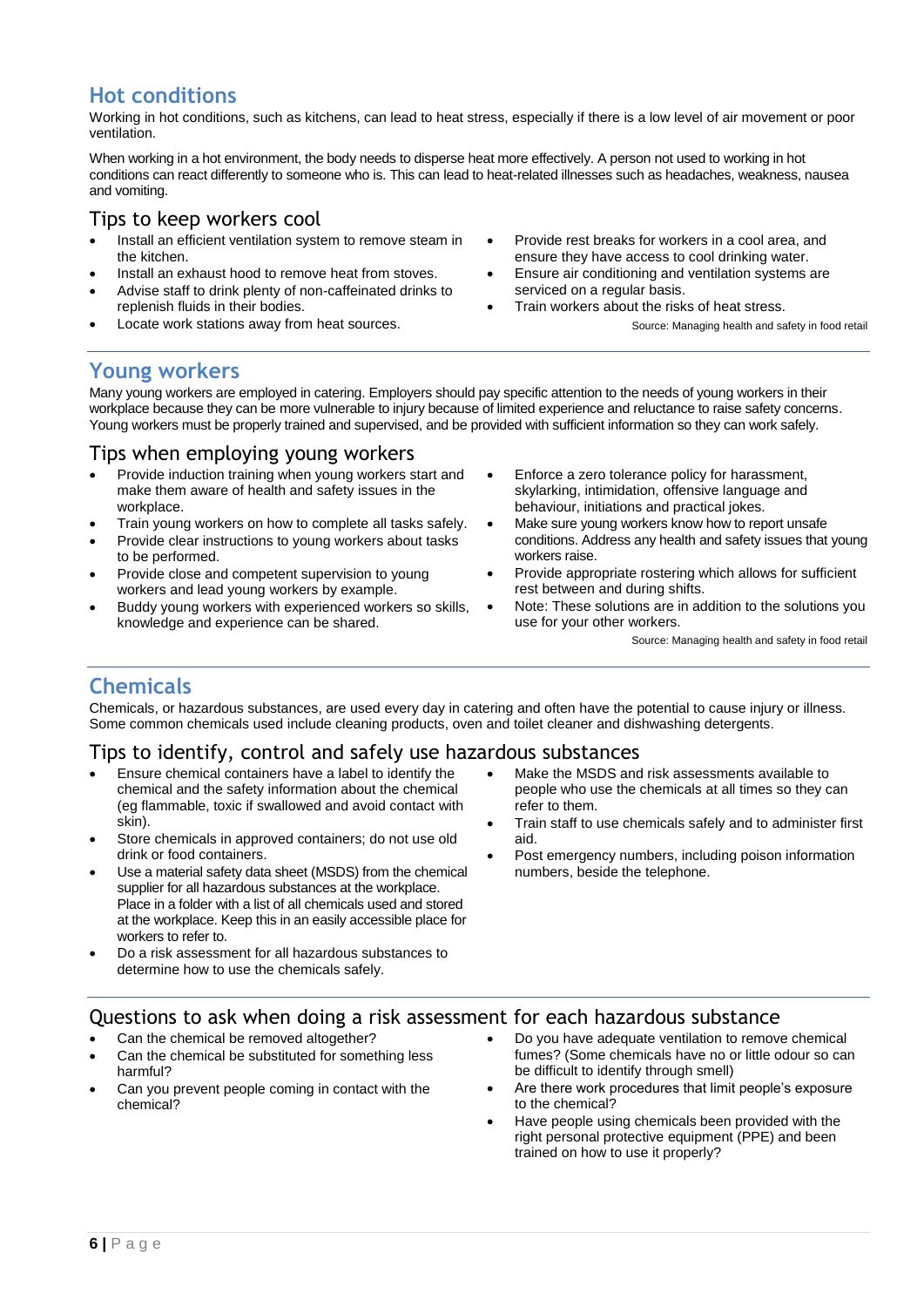## **Fire**

There is a significant risk of fire in the food preparation, particularly in kitchens. All franchises should have plans to prevent fires and help the business recover should an unforeseen emergency occur.

## Tips to reduce fire risk

- Put gas equipment in a well-lit and draught-free area and install a gas shutoff valve so the supply can be stopped if necessary.
- Install, use and maintain electrical appliances properly.
- Inspect and maintain gas equipment and the fuel supply system regularly.
- The switch for the gas supply should be accessible and clearly labelled.
- Clean exhaust fans and hoods regularly to prevent buildup of residue.
- Store flammable materials, clothes and paper appropriately and away from sources of heat.
- Fire safety installations (sprinkler systems and fire alarms) should be regularly maintained by qualified personnel.
- Implement fire safety procedures and provide sufficient firefighting equipment appropriate for the kitchen (eg fire blankets and correct fire extinguishers). Staff should be trained in the use of all fire protection equipment issued.
- Emergency plans should include a procedure to provide prompt treatment for burns and smoke inhalation.

Source: Managing health and safety in food retail

## **Machinery and equipment**

Caterers, chefs and kitchen staff often use machinery and equipment such as slicers, mincers, knives or mixers that can cause cuts, lacerations and amputations.

#### Tips to operate machinery and equipment safely Provide appropriate safety instructions and signs for

- Guard sharp edges and moving parts and ensure workers use guards when operating equipment.
- Consider re-designing the machines so they can't be operated without guards.
- Ensure interlock guards are fitted to the front edge of all compactor units.
- Ensure off buttons are easily accessible.
- Make sure pressure vessels, such as coffee machines, are fitted with a low level cut-off device.
- Make sure equipment is fitted with safety valves, water level and pressure gauges where required.
- Ensure equipment is securely fixed to the bench.
- Under-counter compactors should have a safety switch that prevents operation until a bin or trolley is in place.
- Regularly inspect and have your equipment serviced to make sure it has not been damaged (this may also improve productivity by reducing downtime of equipment).
- equipment. Develop safe systems of work and train workers in them (eg explaining why workers should not wear jewelry
- when operating machinery and equipment). Ensure workers know what to do if someone gets caught in a machine.
- Have a system for reporting and fixing equipment that is not working properly.
- Provide accessible first aid equipment and trained first aid officers.
- Follow manufacturers' instructions for cleaning equipment.
- Train workers in the safe use of machinery, including what equipment is used for specific tasks and the functions of controls and quards.

Source: Managing health and safety in food retail

## **Dangers of an unguarded food mixer**

Dangerous tasks when using food mixers include:

- reaching into the bowl to remove food or scrape the sides;
- cleaning the mixer; and
- adding ingredients during the mixing.

Attachments like whisks, dough hooks and flat beats can be dangerous when the mixer is working. Hands and fingers can come into direct contact with the rotating attachments and aprons, gloves, hair and ties can tangle themselves around the moving parts. This can cause serious injury by dragging the worker into the mixer. Spoons, spatulas or other tools can make contact with the moving parts causing them to eject or draw the workers hand into the moving parts.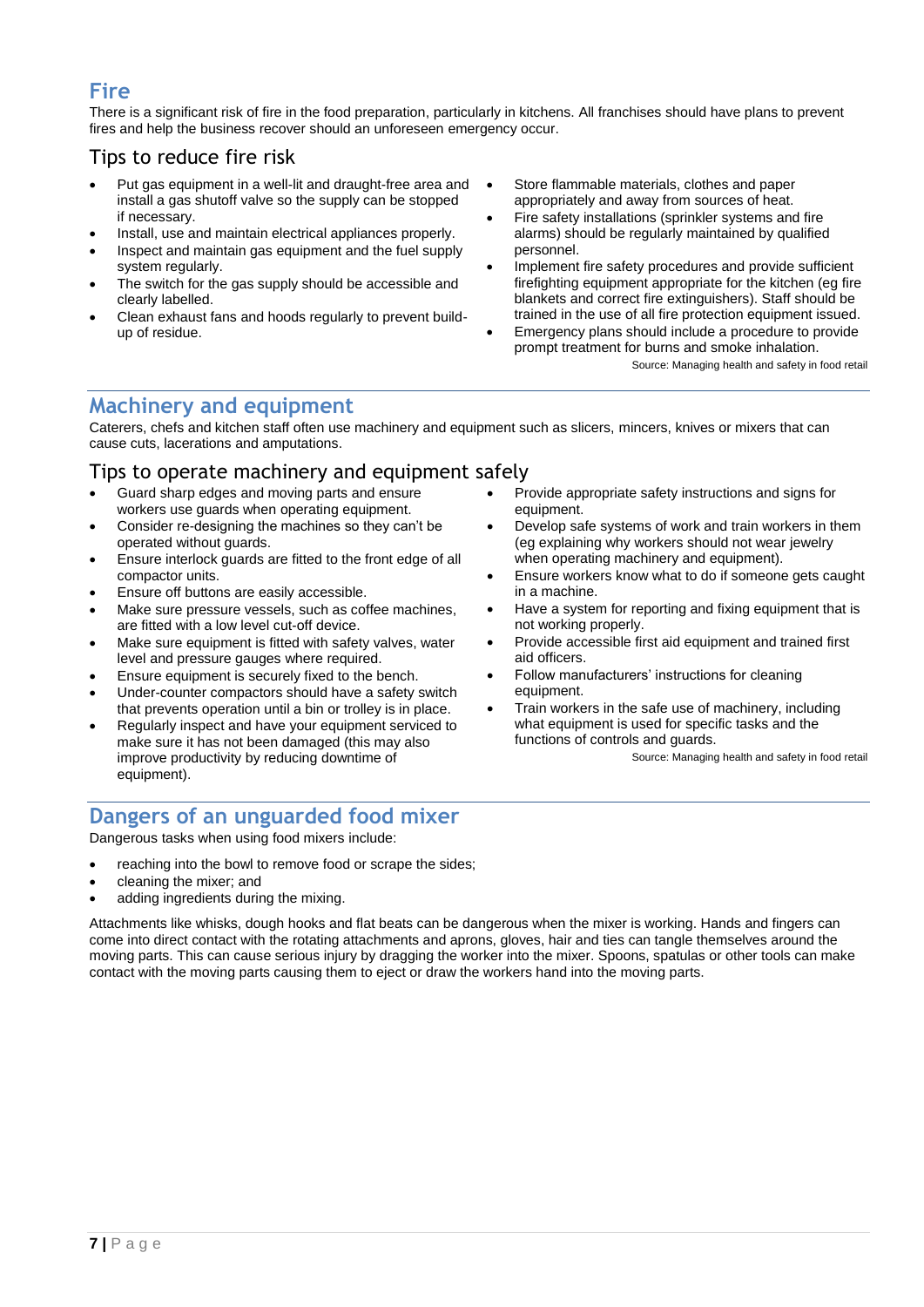| errerey base and vende sarety encennis                                                                                                                       |     |    |     |
|--------------------------------------------------------------------------------------------------------------------------------------------------------------|-----|----|-----|
| <b>Check</b>                                                                                                                                                 | yes | no | n/a |
| Electrical installations are installed, constructed, maintained, protected (cover) and tested to<br>minimise the risk of electric shock or fire              |     |    |     |
| Components on the switchboard are clearly marked                                                                                                             |     |    |     |
| The switchboard is free of any obstructions                                                                                                                  |     |    |     |
| Hand held portable equipment is protected by non-portable residual current devices                                                                           |     |    |     |
| Switchboard or fixed sockets are marked where a residual current device is provided                                                                          |     |    |     |
| A testing program is in place for residual current devices                                                                                                   |     |    |     |
| Flexible cords and extension cords are used in a safe manner - eg not lying across<br>walkways and no use of multiple extension cords                        |     |    |     |
| Plugs, sockets and extension leads in good condition and protected from damage – eg not<br>damaged, not overloaded                                           |     |    |     |
| Electrical installations are protected from damage that would increase the risk of electrical<br>shock or fire, for instance a switchboard cover is provided |     |    |     |
| Double adaptors are not used in a commercial environment                                                                                                     |     |    |     |

## **Electricity base and venue safety checklist**

# **Hazardous substances safety checklist**

| <b>Check</b>                                                                                                                                                                                                                                                                                                                                 | yes | no | n/a |
|----------------------------------------------------------------------------------------------------------------------------------------------------------------------------------------------------------------------------------------------------------------------------------------------------------------------------------------------|-----|----|-----|
| The register of hazardous substances is complete and current. The register includes a<br>contents list and material safety data sheets (MSDS) for all hazardous substances, such as<br>cleaning products, used from time to time at the workplace. The MSDS are < 5 years old                                                                |     |    |     |
| The register of hazardous substances is readily available for workers                                                                                                                                                                                                                                                                        |     |    |     |
| The outcome of the risk assessment for all hazardous substances is recorded in the<br>hazardous substances register                                                                                                                                                                                                                          |     |    |     |
| Decanted bottles containing hazardous or other substances are labelled                                                                                                                                                                                                                                                                       |     |    |     |
| Practical control measures are in place to reduce risks relating to hazardous substances<br>For instance, substitute hazardous substances for non-hazardous substances, use<br>substances in accordance with MSDS (eg do not use oven cleaner in spray bottles), ensure<br>adequate personal protective equipment (PPE) is provided and used |     |    |     |
| PPE for use with hazardous substances is maintained and in good working order                                                                                                                                                                                                                                                                |     |    |     |
| Training has been provided to workers working with hazardous substances or is likely to be<br>exposed. Training includes potential health risk and toxic effects, control measures to<br>minimise risk, correct use of methods to reduce exposure, correct care and use PPE                                                                  |     |    |     |
| A record of hazardous substance training is kept at the workplace                                                                                                                                                                                                                                                                            |     |    |     |
| If drain cleaner is used at the workplace, a pre-purchase risk assessment been carried out                                                                                                                                                                                                                                                   |     |    |     |
| Note: Sulfuric acid based drain cleaners should be avoided / substituted for a less<br>hazardous substance                                                                                                                                                                                                                                   |     |    |     |
|                                                                                                                                                                                                                                                                                                                                              |     |    |     |

|                                                                                                                  | <b>Falls from height safety checklist</b> |    |     |  |
|------------------------------------------------------------------------------------------------------------------|-------------------------------------------|----|-----|--|
| <b>Check</b>                                                                                                     | yes                                       | no | n/a |  |
| Edge protection is provided on upstairs dining areas, mezzanine floors, top of cool rooms if<br>used for storage |                                           |    |     |  |
| Heavy or frequently used items are easily accessible - eg not on top shelf or on cool room                       |                                           |    |     |  |
| Safe access is provided to storage areas such as mezzanine floors                                                |                                           |    |     |  |
| Ladders are adequate for the task and comply with AS1892.1 (metal) or AS1892.2 (wood)                            |                                           |    |     |  |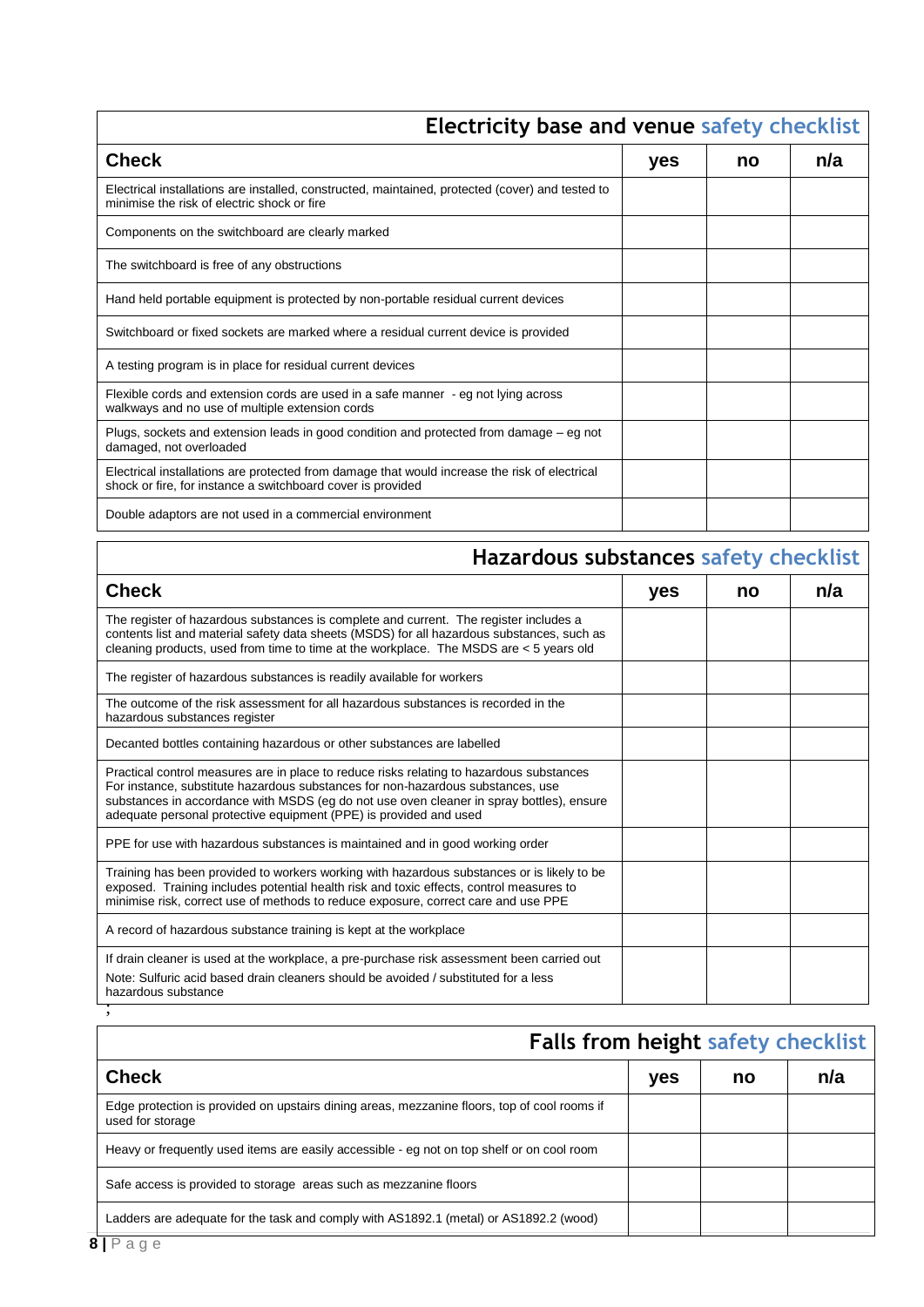| <b>Manual tasks safety checklist</b>                                                                                                                                                                                                                                            |     |    |     |
|---------------------------------------------------------------------------------------------------------------------------------------------------------------------------------------------------------------------------------------------------------------------------------|-----|----|-----|
| <b>Check</b>                                                                                                                                                                                                                                                                    | yes | no | n/a |
| A risk assessment in relation to manual tasks has been conducted eg handling of food and<br>pots, trolleys, height of stored food/equipment, loading & unloading of food and equipment<br>to and from venue, setting up of equipment, including chairs, tables and dance floors |     |    |     |
| Practical control measures are in place to reduce or eliminate manual tasks                                                                                                                                                                                                     |     |    |     |
| Access to shelves, chest freezers, etc. is not obstructed                                                                                                                                                                                                                       |     |    |     |
| Store rooms and cool rooms are organised to reduce risks, eg heavier items stored at waist<br>height or bottom (as appropriate), lighter and infrequently used items stored at top shelves                                                                                      |     |    |     |
| Work benches, dishwashers and other work surfaces are at good height to reduce poor posture                                                                                                                                                                                     |     |    |     |
| Adequate access is provided to contents of cupboards. Contents can be accessed easily.<br>No heavy items (eg drums of oil) are stored high                                                                                                                                      |     |    |     |
| Adequate systems are in place to ensure heavy pots of liquid such as water or oil are not<br>carried, eg contents is transferred into smaller containers and trolleys are in place                                                                                              |     |    |     |
| Microwaves are not placed above shoulder height (eg not above 135cm) to prevent the risk<br>of burns and musculoskeletal injuries                                                                                                                                               |     |    |     |
| Where practical, adequate trolleys are available and used eg for moving chairs and tables<br>Check that wheels are appropriate for the floor surface (eg grass, carpet)                                                                                                         |     |    |     |
| Ramps are in place in areas where trolleys are used to go from one level to another level                                                                                                                                                                                       |     |    |     |
| Clean plates are carried in small numbers and over short distances. Where practical spring-<br>loaded trolleys are in use                                                                                                                                                       |     |    |     |
| Plates are stored in an adequate position (consider reaching, twisting, bending postures)                                                                                                                                                                                       |     |    |     |
| An adequate trolley is used for moving beer kegs<br>Full beer kegs are not stacked on top of each other by hand                                                                                                                                                                 |     |    |     |
| Boxes and crates containing bottles and cans are stored below shoulder height to reduce<br>manual handling risk                                                                                                                                                                 |     |    |     |
| Workers, supervisors and managers have received adequate training in manual tasks,<br>covering all the requirements in the Code of Practice for Manual Tasks                                                                                                                    |     |    |     |

# **Slips and trips safety checklist**

| <b>Check</b>                                                                                                                                                                            | yes | no | n/a |
|-----------------------------------------------------------------------------------------------------------------------------------------------------------------------------------------|-----|----|-----|
| Floors, stairs and ramps have unbroken and slip resistant surface                                                                                                                       |     |    |     |
| Floors, stairs and ramps are free from obstructions that may cause a person to trip or fall                                                                                             |     |    |     |
| Outside floor surfaces are free from uneven surfaces, potholes and other trip hazards                                                                                                   |     |    |     |
| Adequate drainage is in place in wet areas                                                                                                                                              |     |    |     |
| Clean as you go policy is in place to reduce slip hazards in kitchen, bars and other areas                                                                                              |     |    |     |
| Frequency and standard of cleaning is adequate to eliminate slip hazards, eg adequate<br>dilution and type of floor cleaner, mop the area last, so no one walks over wet area           |     |    |     |
| Drains and plumbing is not leaking causing slip hazard - check under sinks, dishwasher                                                                                                  |     |    |     |
| Areas around fat disposal drum is kept in clean condition (no slip hazard)                                                                                                              |     |    |     |
| Access and egress to and from work areas is safe - for instance, the risk of collision is<br>reduced through a window in the door, or doors are marked as "IN - OUT", staff are trained |     |    |     |
| Small changes in floor levels at edge of tiles, at doorways, exiting bar areas etc. do not create<br>a slip or trip hazard and are readily visible $-$ eg high visibility strip at edge |     |    |     |
| Hand rails and guard rails are provided on stairs and ramps                                                                                                                             |     |    |     |
| Slip resistant and enclosed footwear is required in kitchen and bar areas (dress code)                                                                                                  |     |    |     |
| Warning signs are available and erected near wet floors                                                                                                                                 |     |    |     |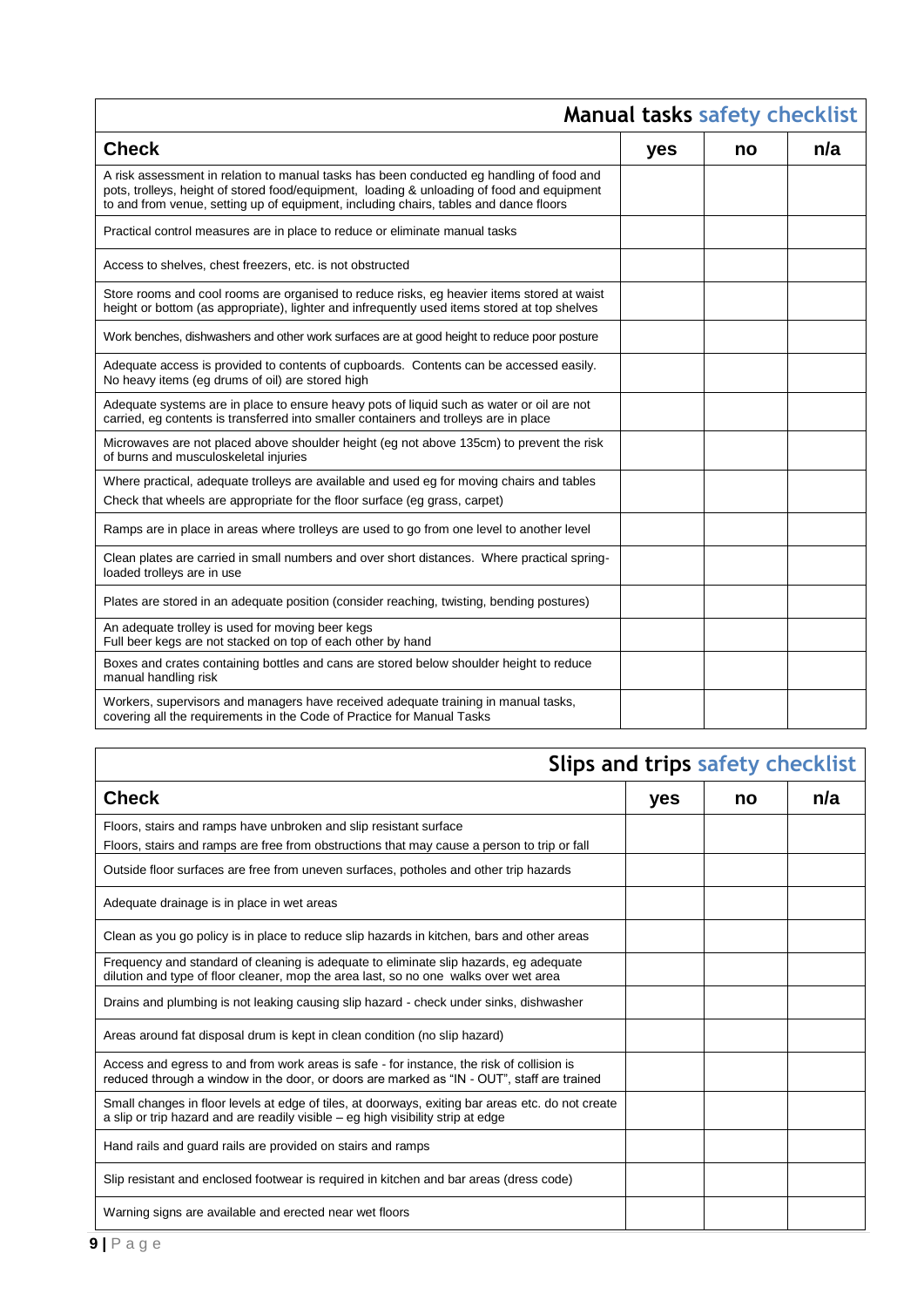| Kitchen and walk-in cool or freezer rooms safety checklist                                                                                                                                                                                                                                                              |     |    |     |  |
|-------------------------------------------------------------------------------------------------------------------------------------------------------------------------------------------------------------------------------------------------------------------------------------------------------------------------|-----|----|-----|--|
| <b>Check</b>                                                                                                                                                                                                                                                                                                            | yes | no | n/a |  |
| Adequate guarding has been provided to plant or equipment, including:<br>Food preparation mixer is provided with an interlocked guard<br>Double roll blades meat mincer is provided with an interlocked quard<br>Cool room fans and belts have been provided with adequate guards                                       |     |    |     |  |
| Safe egress from walk-in cool room and freezer is provided, eg instructions on how to<br>egress cool room when door handle is faulty or locked (bell or systems to unlock door)                                                                                                                                         |     |    |     |  |
| Written instructions (or operators manual) are provided in relation to the safe dismantling of<br>the meat slicer and cleaning of the slicer blade<br>Cut resistant gloves are provided when dismantling meat slicer or cleaning the blade<br>Oil, used in deep fat fryers, is cooled down before handling for disposal |     |    |     |  |
| When handling oil, smaller containers or buckets are used and covered with a lid<br>Baffle system is in place between the hot plate and the deep fryer                                                                                                                                                                  |     |    |     |  |
| Cleaning of range hoods/extraction equipment is conducted on regular basis (fire risk)                                                                                                                                                                                                                                  |     |    |     |  |
| Arrangements in place with contractors for allowing maintenance of range hoods/ extraction<br>systems at adequate times (not during cooking of foods, etc.)                                                                                                                                                             |     |    |     |  |
| Safe knife handling procedures are in place (eg storage of knives, carrying knives,<br>sharpening of knives, cutting on stable surface, carrying knives with blade downwards)                                                                                                                                           |     |    |     |  |
| Workers are trained in the safe use of knives and safe working practices when sharpening<br>knives                                                                                                                                                                                                                      |     |    |     |  |
| Aerosol cans containing cooking oil or fly spray are kept clear of ignition sources and heat<br>sources such as lit gas burners, ovens, on top of range hoods, naked flames, direct sun light                                                                                                                           |     |    |     |  |

|           | <b>Asbestos safety checklist</b>                                                                                                                                                                                                                       |     |    |     |
|-----------|--------------------------------------------------------------------------------------------------------------------------------------------------------------------------------------------------------------------------------------------------------|-----|----|-----|
|           | <b>Check</b>                                                                                                                                                                                                                                           | Yes | no | n/a |
|           | The presence and location of asbestos at the workplace has been identified                                                                                                                                                                             |     |    |     |
| $\bullet$ | Where asbestos has been identified, an assessment of risks has been conducted in<br>accordance with the Code of Practice for the Management and Control of Asbestos in<br>Workplaces [NOHSC:2018 (2005)] and a asbestos register is available and used |     |    |     |
|           | Where an asbestos register is present at the workplace, relevant people have received<br>information and training on the contents and use of the asbestos register                                                                                     |     |    |     |

|                                                                                                                                                                                                                                              | <b>Noise safety checklist</b> |    |     |
|----------------------------------------------------------------------------------------------------------------------------------------------------------------------------------------------------------------------------------------------|-------------------------------|----|-----|
| <b>Check</b>                                                                                                                                                                                                                                 | <b>ves</b>                    | no | n/a |
| A risk assessment on noise has been conducted where it is likely that workers are<br>exposed to noise levels > 85dB(A) eq live performance                                                                                                   |                               |    |     |
| Where practical, control measures have been put in place to reduce the risk of injury<br>as a result of noise, where exposure levels exceed 85 dB(A)<br>Where practical, hearing protection has been provided to workers that are exposed to |                               |    |     |
| noise levels $> 85dB(A)$<br>Workers have received information and training in relation to noise at the workplace                                                                                                                             |                               |    |     |

| <b>Emergency procedures for base and venue safety checklist</b>                                                                                                                                                      |            |    |     |  |
|----------------------------------------------------------------------------------------------------------------------------------------------------------------------------------------------------------------------|------------|----|-----|--|
| <b>Check</b>                                                                                                                                                                                                         | <b>Yes</b> | no | n/a |  |
| An evacuation procedure and a diagram (showing the exits) are provided and displayed in a<br>prominent place at the workplace                                                                                        |            |    |     |  |
| Emergency egress enables safe egress in event of an emergency (doors not obstructed)<br>Exit signs have been provided and are maintained                                                                             |            |    |     |  |
| Adequate portable fire extinguishers have been provided and maintained<br>Staff are trained in the use of fire extinguishers if required to use them<br>A fire blanket is available where deep fat fryers are in use |            |    |     |  |
| An adequately stocked first aid kit is provided at a central location                                                                                                                                                |            |    |     |  |
| An adequate number of people have been trained in first aid, having regard to the types of<br>hazards and number of people in the workplace                                                                          |            |    |     |  |
| Procedures are in place for isolated workers (means of communication are available and<br>procedures for regular contact are in place with isolated workers)                                                         |            |    |     |  |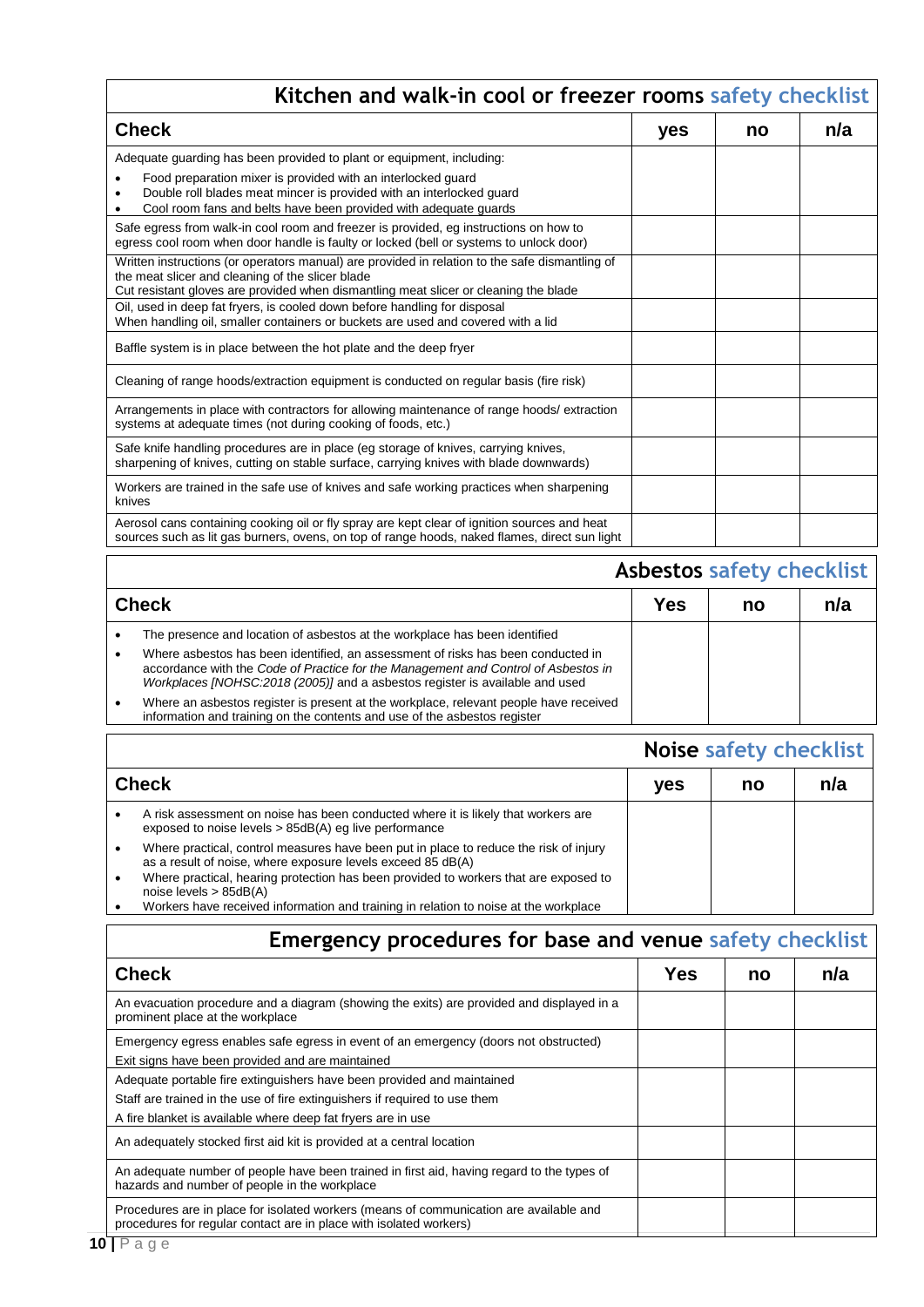# **Violence and aggression safety checklist**

| <b>Check</b>                                                                                                                                                                | yes | no | n/a |
|-----------------------------------------------------------------------------------------------------------------------------------------------------------------------------|-----|----|-----|
| Workers have received information, instruction and training in relation to dealing with violence<br>and aggression (including hold ups, cash handling, difficult customers) |     |    |     |
| Procedures are in place in relation to violence and aggression                                                                                                              |     |    |     |
| Procedures are in place in relation to cash handling and hold-ups (including post hold-up)                                                                                  |     |    |     |
| Staff are escorted to the car after evening shift, where applicable                                                                                                         |     |    |     |
| An adequate number of security staff is provided and security staff is adequately training,<br>where applicable                                                             |     |    |     |

# **Induction and new workers safety checklist**

| <b>Check</b>                                                                                                                      | yes | no | n/a |
|-----------------------------------------------------------------------------------------------------------------------------------|-----|----|-----|
| Induction and training is provided in relation to emergency/evacuation procedures                                                 |     |    |     |
| Information and training is provided in relation to hazard and accident reporting                                                 |     |    |     |
| Safety induction training is provided to new and young workers in relation to hazards in the<br>workplace                         |     |    |     |
| Information and training in the use, maintenance and storage of personal protective<br>equipment (PPE) is provided                |     |    |     |
| Adequate supervision is in place to ensure that new and young workers are working in<br>accordance with safety instructions       |     |    |     |
| The risk of injury or harm to (young) visitors is reduced by means appropriate for the workplace<br>and the type of work activity |     |    |     |

| Other issues safety checklist                                                                                                                                                                                                                                                                                                              |     |    |     |
|--------------------------------------------------------------------------------------------------------------------------------------------------------------------------------------------------------------------------------------------------------------------------------------------------------------------------------------------|-----|----|-----|
| <b>Check</b>                                                                                                                                                                                                                                                                                                                               | yes | no | n/a |
| Has a risk assessment been conducted for any proposed venues, including<br>Access and egress, general workspace, stairs and vehicle access<br>Weather conditions<br>Power supply, eg sufficient GPOs, safe use of power cords, RCDs<br>Lighting<br>Appropriate footwear for location<br>Emergency egress<br>Manual tasks<br>Floor surfaces |     |    |     |
| Transport<br>Vehicles are maintained<br>Employee licences are checked<br>Movement and speed of vehicles at base and at the venue are managed                                                                                                                                                                                               |     |    |     |
| Reportable injuries and diseases have been notified to WorkSafe                                                                                                                                                                                                                                                                            |     |    |     |
| Lost time injuries or diseases and hazards notified by workers have been investigated                                                                                                                                                                                                                                                      |     |    |     |
| Workplace facilities (eg toilets, wash basins, other facilities) are in a clean condition                                                                                                                                                                                                                                                  |     |    |     |
| Gas cylinders are secured at base, vehicle and venue<br>Gas cylinders are not stored near ignition sources<br>Safe work procedures are in place for changing gas cylinders                                                                                                                                                                 |     |    |     |
| Outdoor gas patio heaters and LPG cylinders are not used indoors                                                                                                                                                                                                                                                                           |     |    |     |
| Personal protective clothing and equipment is provided without any cost to workers                                                                                                                                                                                                                                                         |     |    |     |
| Employees have knowledge of adequate treatment for burns (20 minutes cold water, NO<br>application of ice, seek medical treatment)                                                                                                                                                                                                         |     |    |     |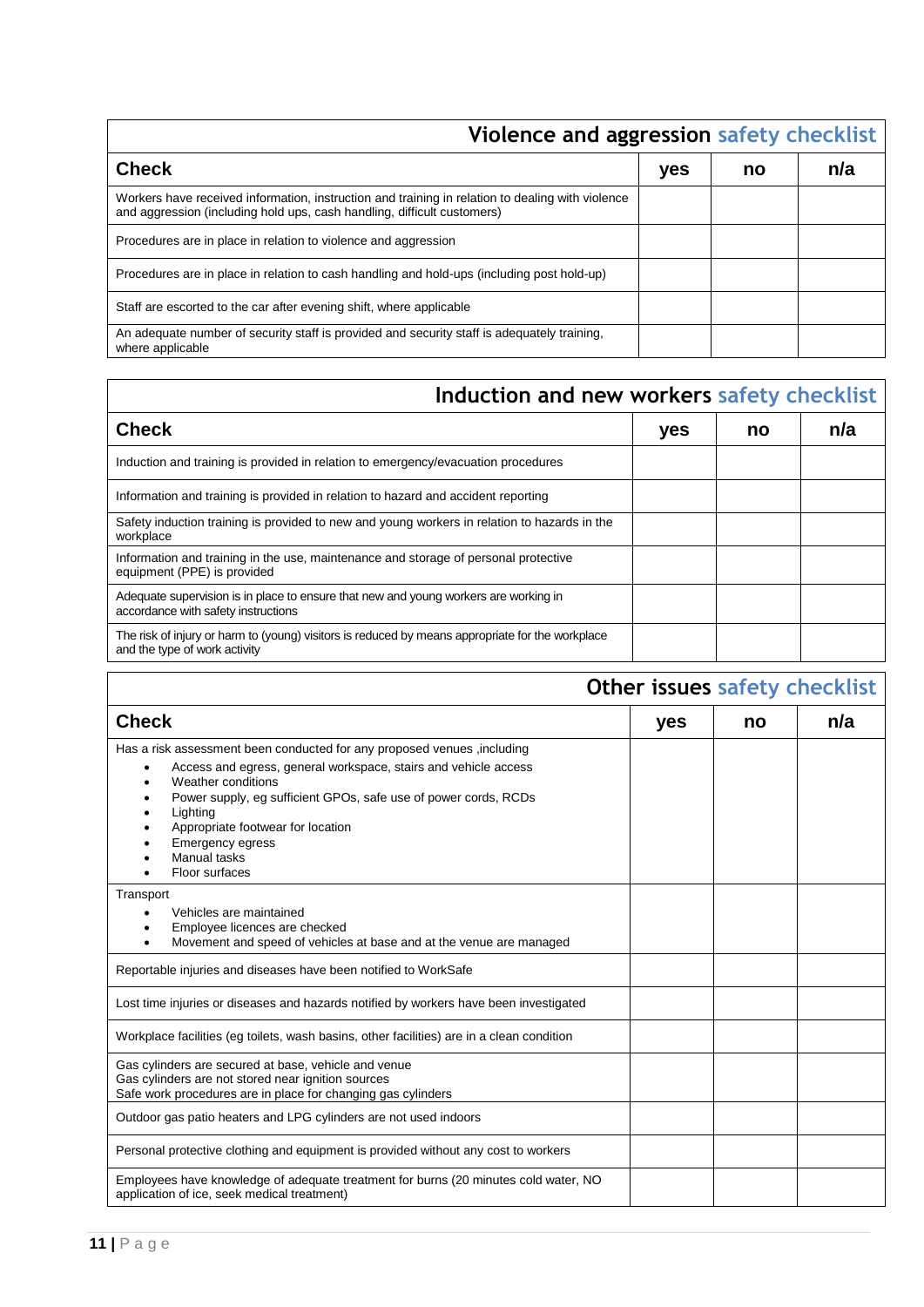

Government of Western Australia Department of Health



**WORKSAFE** 



# **First Aid for Burn Injury Remove clothing and jewellery** Cool for 20 minutes with running water - NO ICE **Cover loosely with wet towel or cloth Keep patient warm and seek medical help** 20